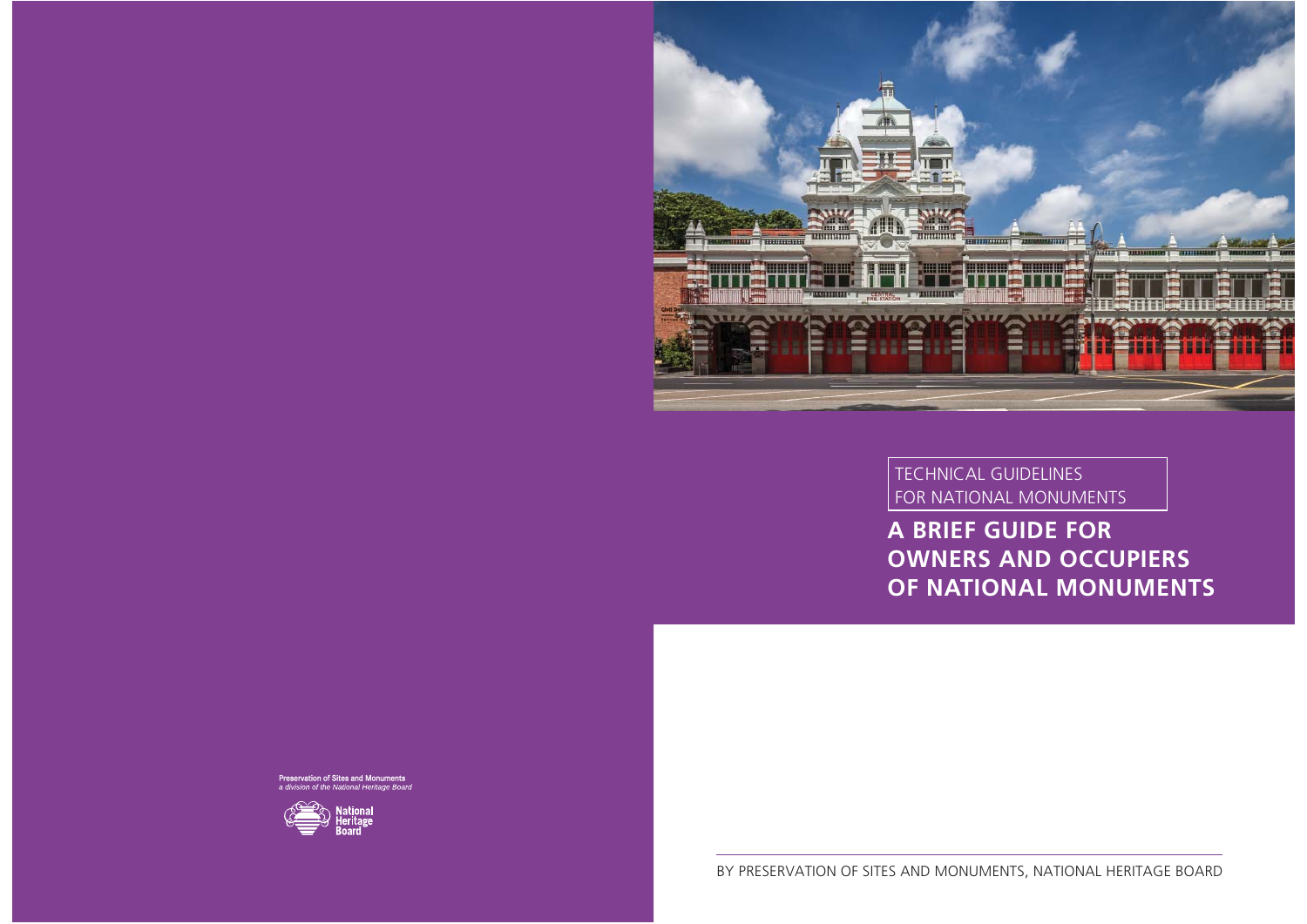A brief guide for owners and occupiers of National Monuments

Prepared by Cindy Tee, Architectural Consultant Preservation of Sites and Monuments, a division of National Heritage Board.

Published in 2017 by Preservation of Sites and MonumentsNational Heritage Board 61 Stamford Road, #03-08 Stamford Court, Singapore 178892

Copyright © National Heritage Board

All rights reserved. No part of this publication may be reproduced or transmitted in any form or by any means, electronic or mechanical, including photocopying, recording or by any information storage and retrieval system, without the written permission of the copyright owner.

Printed in Singapore



## **CONTENTS**

| 02 | . <i>.</i> | <b>INTRODUCTION</b> |  |
|----|------------|---------------------|--|
|----|------------|---------------------|--|

- **02 ... GAZETTING A NATIONAL MONUMENT**
- **05 ... WHAT WORKS REQUIRE PERMISSION?**
- **07 ... WHAT WORKS DO NOT REQUIRE PERMISSION?**
- **09 ... GETTING CONSENT FOR WORKS ON A NATIONAL MONUMENT**
- **10 ... MAINTAINING A NATIONAL MONUMENT**
- **10 ... WHAT CONSTITUTES**  *AN OFFENCE?*
- **11 ... MONUMENT**  *INSPECTORATE*
- **11 ... GRANTS AVAILABLE**
- **12 ... CONTACT PSM**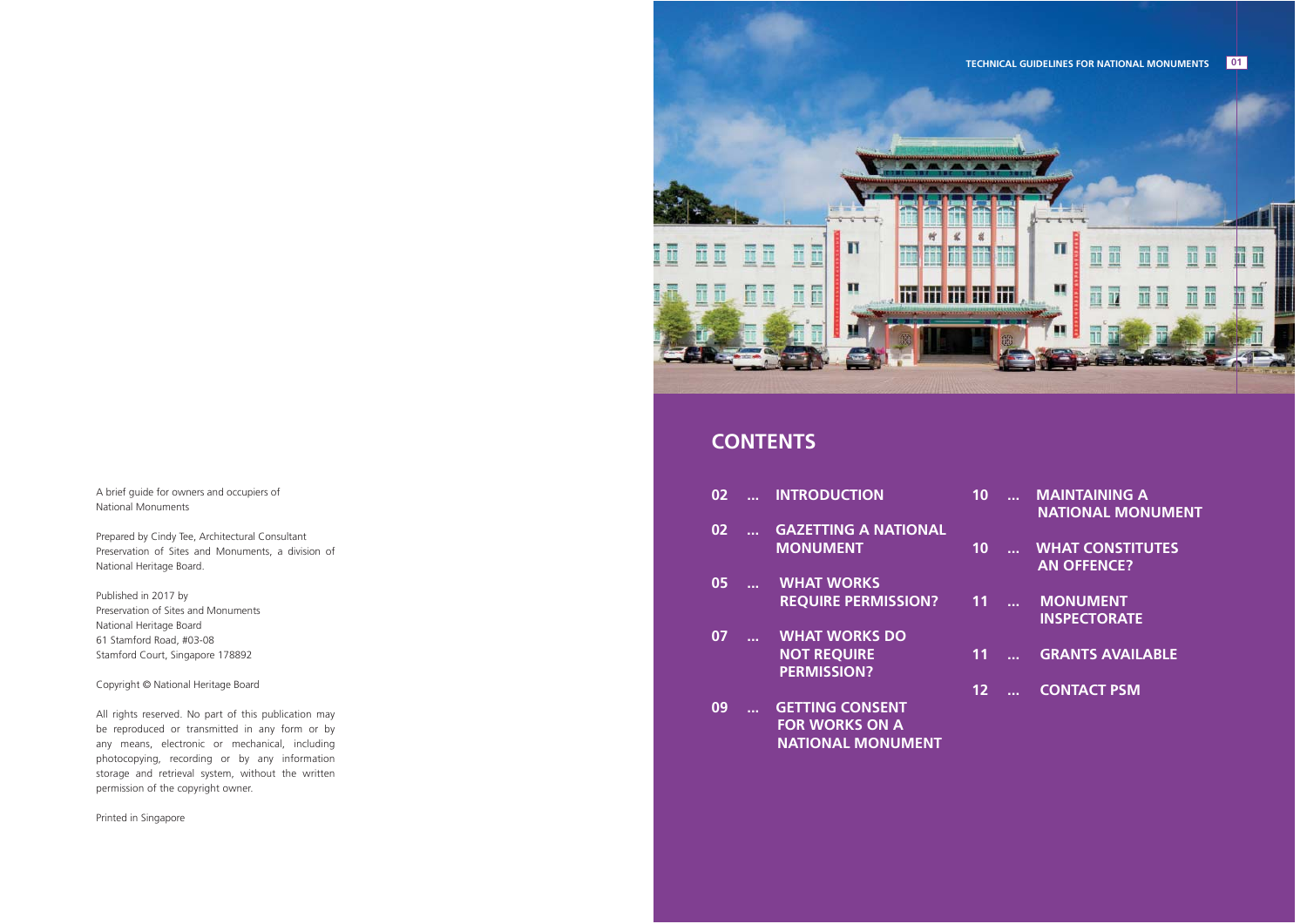*Example of a National Monument plaque with the State* 

*Crest.*

**PERMISSION**

**PERMISSION<br>REQUIRED** 

**OBTAIN CONSENT**

**OBTAIN**<br>CONSENT

**PERMISSION NOT REQUIRED**

PERMISSION<br>NOT REQUIRED

**MANAGING A MONUMENT**

MANAGING<br>A MONUMENT

**OFFENCE**

OFFENCE

**MONUMENT INSPECTORATE**

MONUMENT

**GRANTS**

GRANTS

**REQUIRED GAZETTING**

GAZETTING

# **INTRODUCTIONGAZETTING**

A Brief Guide for Owners and Occupiers of National Monuments explains the duties and responsibilities of being a National Monument owner or occupier. It summarises the main provisions of the Preservation of Monuments Act 2011.

This guide does not attempt to be fully comprehensive. You may wish to refer the Preservation of Monuments Act 2011 via Singapore Statutes Online and the Preservation of Sites and Monuments if you are unsure about any aspect of the Act.

*Singapore Statutes Online: http://statutes.agc. gov.sg*

#### **GAZETTING A NATIONAL MONUMENT**

The Singapore Government Gazette is a daily publication that carries legal and other statutory notices of general interest for circulation.

The gazetting of a National Monument refers to the legal process of placing a nationally important structure that is of historic, cultural, traditional, archaeological, architectural, artistic or symbolic significance in Singapore under protection. In 2009, an amendment to the Act included **national significance** as another key criterion for future gazettes.

The aim of gazetting monuments is to preserve significant examples of Singapore's tangible heritage for the educational and cultural benefit of future generations.

The Preservation of Sites and Monuments division's role, as defined by the Act, is to identify and research structures and sites for preservation and make recommendations to the government.

A Preservation Order to place a monument under Preservation of Monument Act's protection will be made by the Minister of Culture, Community and Youth under Section 11 of the Act and published in the Singapore Government Gazette.

**"The gazetting of a National Monument refers to the legal process of placing a nationally important structure that is of historic, cultural, traditional, archaeological, architectural, artistic or symbolic significance in Singapore under protection."**



Once a building or structure is gazetted, it is known as a National Monument and it is also marked by a plaque bearing the State Crest. Not all National Monuments are religious or state-owned. Non-religious, institutional and commercial monuments have also been gazetted as National Monuments. For a current listing of National Monuments, please visit www.roots.sg.

Gazetting is restricted to the most nationally significant buildings. These are buildings with clear links to nationbuilding, or where communities held nationally significant events. The other means of protection for buildings is through the Planning Act, exercised by the Urban Redevelopment Authority (URA).

Gazetting does not affect ownership (such as the land's freehold title and other legal interests). It does, however, affect future development plans.

**GAZETTING**

**OBTAIN CONSENT**

**GRANTS**

**CONTACT PSM**

CONTACT PSM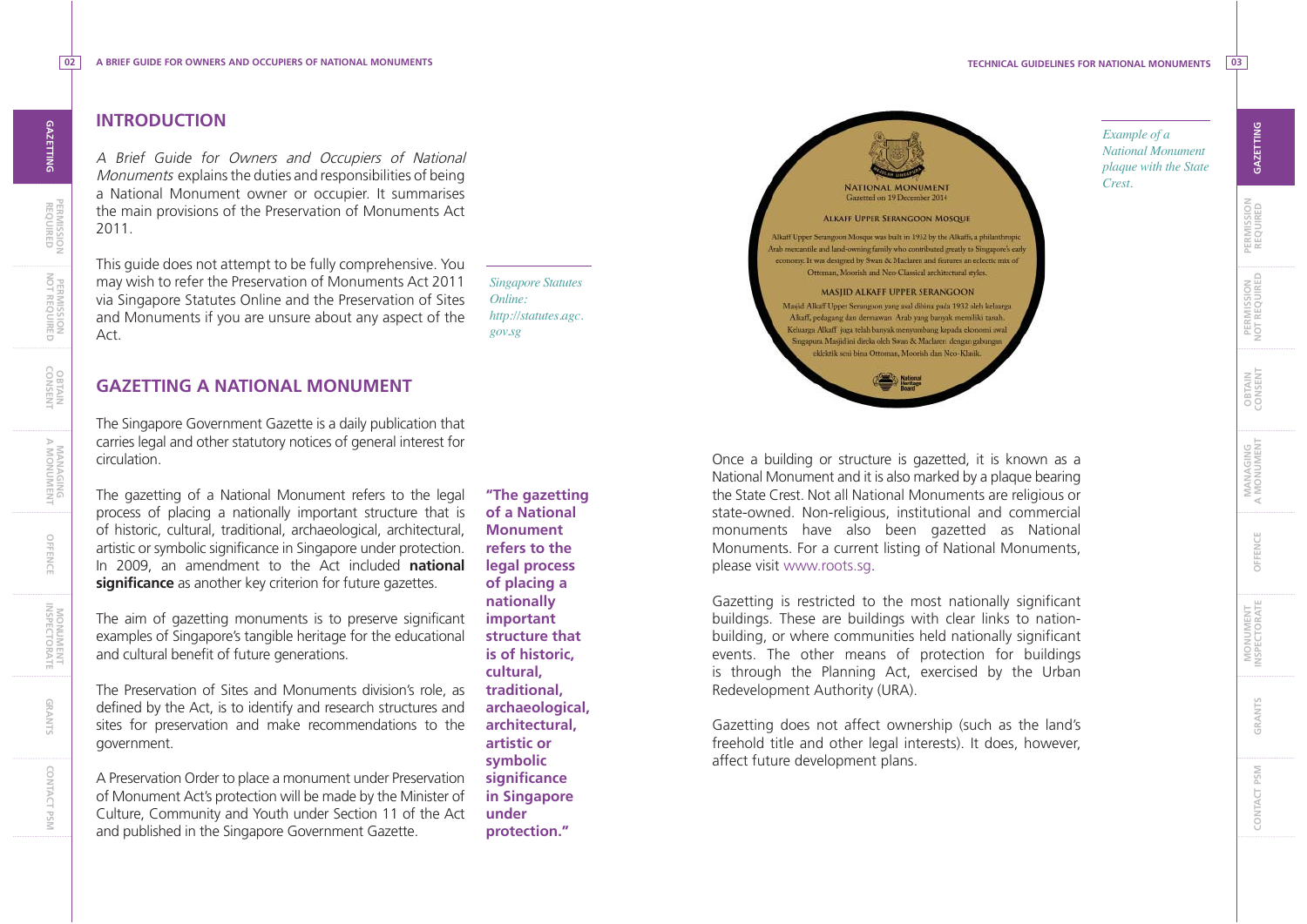**PERMISSION**

**PERMISSION PERMISSION PERMISSION NOT REQUIRED**

**OBTAIN CONSENT**

**MANAGING A MONUMENT**

MANAGING<br>A MONUMENT

**OFFENCE**

**MONUMENT INSPECTORATE**

MONUMENT<br>INSPECTORATE

**GRANTS**

**CONTACT PSM**

CONTACT PSM

**04**

The Preservation Order under the Act specifies the monument protected by it. The Order extends to (a) all the land containing the monument; and (b) the land adjacent to the monument, which is under the same ownership as the monument, and defined by a boundary.

Preservation Guidelines, commonly known as the PGL (Volume 1 and 2), is a unique set of guidelines for each National Monument. The PGL is essentially a document that stipulates the conditions of preservation and identifies the elements (including fixtures) of the monument that are under PSM's protection.<sup>1</sup>

**To carry out building works on a National Monument, prior written permission from PSM is required.** Under the Act, Clause 15 – Control Over Work explains that no person shall, without the prior written permission of PSM, and whether as principal or agent:

- a. Demolish, reconstruct, alter or make additions to a National Monument or any part thereof;
- b. Repair, renovate, repaint or redecorate a National Monument or any part thereof;
- c. Deposit any waste material on or flood the land on which a National Monument stands or any part thereof; and
- d. Do in relation to the National Monument or any part thereof or to the land on which the National Monument is located such other act as may be prescribed as an act to which this section applies.
	- **To avoid the possibility of short term solutions, damage or poor advice from service providers which may later spiral costs, you are strongly advised to consult PSM while planning any intended works.**

### *1Fixtures are items or artefacts that are attached to or form part of a National Monument building or its land. Examples are*

*built-in furniture, embedded stele and statues, water features, prayer altar and more.*

#### **WHAT WORKS REQUIRE PERMISSION?**



*Telok Ayer Market underwent major restoration works in 2013 after obtaining approval from PSM and other relevant technical agencies.*

Any repair or upgrading works in National Monument require consent from PSM. **Owners and occupiers who intend to carry out building works must notify PSM as early as possible.** PSM's role is to give technical guidance that ensures important elements in National Monuments are preserved. By engaging PSM early, monument owners will be able to formulate better work plans because PSM would be able to advise on issues including critical project milestones, the need for formal submissions to relevant building authorities such as Urban Redevelopment Authority (URA), Building and Construction Authority (BCA) etc., and the need to engage specialist with relevant skills.

Over the years, PSM has reviewed applications on various types of building works, ranging from major works to minor works. There is also a small list of other works that are not building works per se but **permission from PSM is still required, such as change of property ownership, change of use in a monument, banner hanging as well as stage and tentages set-up.** 

The list in the following page is not meant to be exhaustive. Please consult PSM if any intended work is not listed in the table.

**OFFENCE**

OFFENCE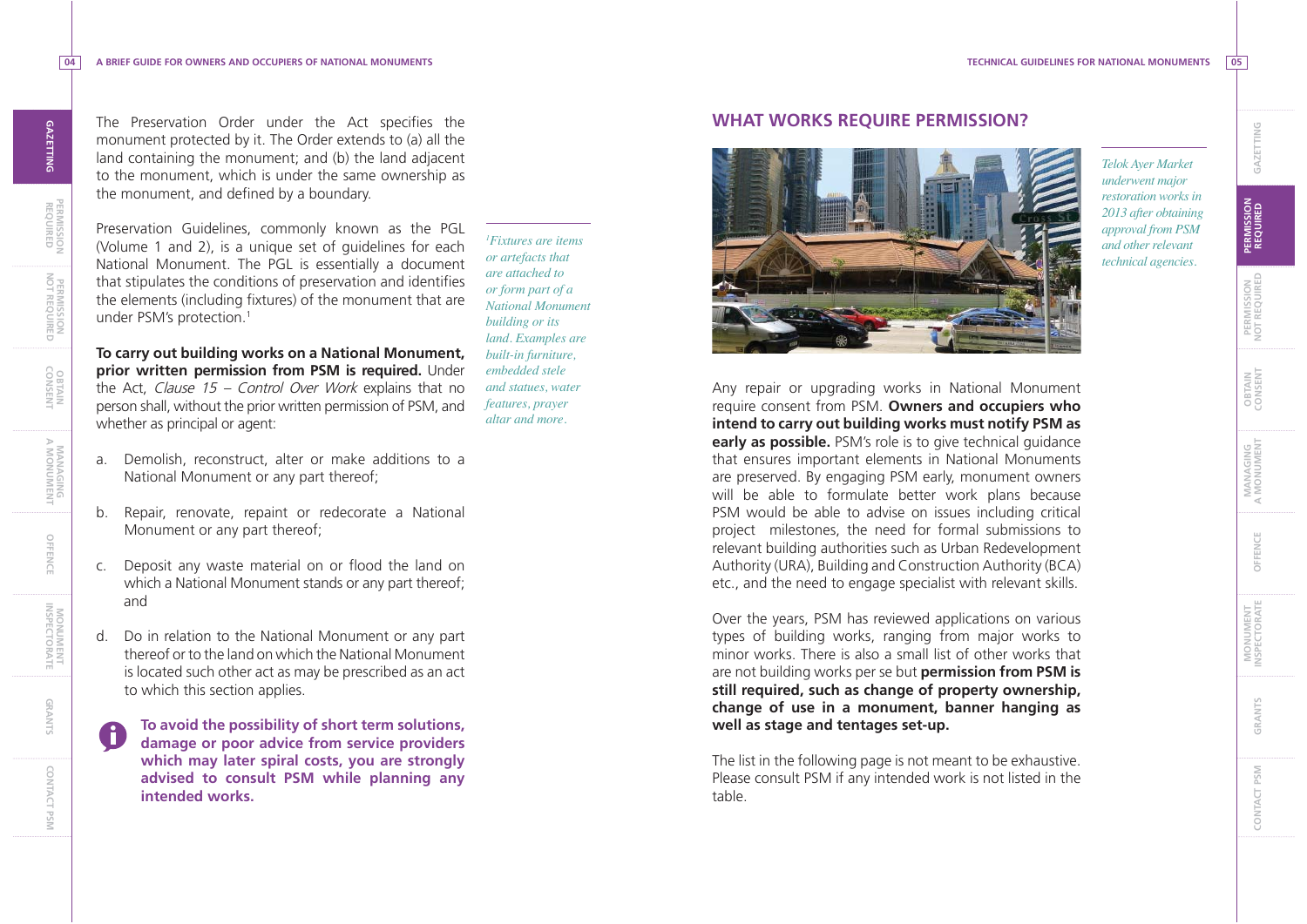**GAZETTING**

**GAZETTING** 

**06**

| <b>TYPE OF BUILDING</b><br><b>WORK</b>                                                                            | <b>DESCRIPTION</b>                                                                                                                                                                                                                                          |  |  |
|-------------------------------------------------------------------------------------------------------------------|-------------------------------------------------------------------------------------------------------------------------------------------------------------------------------------------------------------------------------------------------------------|--|--|
| <b>DEMOLITION</b>                                                                                                 | Demolishing of any parts within the gazetted<br>boundary.                                                                                                                                                                                                   |  |  |
| <b>RECONSTRUCTION</b>                                                                                             | Rebuilding any part of the National Monument that<br>was historically present.                                                                                                                                                                              |  |  |
| <b>ADDITIONS &amp;</b><br><b>ALTERATIONS (A&amp;A)</b>                                                            | Any building extension, alteration or addition to the<br>monument.                                                                                                                                                                                          |  |  |
| <b>REPAIRS</b><br>(Restoring the<br>original without<br>introducing new<br>materials)                             | Repairs or redecorations of structural elements<br>such as columns, beams, roofs, facing brick walls,<br>staircases, towers, belfries, minarets, porches,<br>balconies, domes, arches, gateways, boundary walls<br>or water features                        |  |  |
| <b>REDECORATIONS</b><br>(Restoring or<br>replacing the<br>original by<br>introducing new or<br>similar materials) | Repairs or redecorations of non-structural elements<br>such as stained glass, tiles, Shanghai-plaster wall<br>finishes, doors, windows, decorative ornaments/<br>reliefs, historical light fixtures or any elements with<br>historical finishes.            |  |  |
| <b>REPAINTING</b>                                                                                                 | All painting works (both interior and exterior).                                                                                                                                                                                                            |  |  |
| <b>OTHER BUILDING</b><br><b>ENHANCEMENT</b><br><b>WORKS</b>                                                       | Permanent building signage, facade lighting, repair<br>of damage caused by vandalism and accidents,<br>installation of a complete system such as air-<br>conditioning, sound system, security surveillance,<br>media system or lightning protection system. |  |  |
| <b>CHANGE OF USE</b>                                                                                              | When an owner has intention to apply for change of<br>use, the owner must inform PSM in writing prior to<br>an application to URA.                                                                                                                          |  |  |

| <b>TYPE OF BUILDING</b><br><b>WORK</b>                                                                                                             | <b>DESCRIPTION</b>                                                                                                                                                                                                                                                                                                         |                                                                  |  |
|----------------------------------------------------------------------------------------------------------------------------------------------------|----------------------------------------------------------------------------------------------------------------------------------------------------------------------------------------------------------------------------------------------------------------------------------------------------------------------------|------------------------------------------------------------------|--|
| <b>CHANGE OF</b><br><b>PROPERTY</b><br><b>OWNERSHIP</b>                                                                                            | When a monument owner intends to transfer, assign<br>or deal with a monument building and its land<br>affected by the Preservation Order, the owner must<br>notify PSM in writing at least two weeks prior to the<br>change.                                                                                               |                                                                  |  |
| <b>SIGNAGE</b><br><b>INSTALLATION</b><br><b>TENTAGES &amp; STAGE</b><br><b>SET-UP</b>                                                              | To ensure main facades of National Monuments are<br>not excessively covered by signage and tentages,<br>owners must seek PSM's permission with a detailed<br>proposal prior to installation on site. All evaluation is<br>reviewed independently and on a case-by-case basis.<br>For more information, please consult PSM. |                                                                  |  |
| <b>WHAT WORKS DO NOT REQUIRE</b><br><b>PERMISSION?</b><br>Works that do not require permission include the following:<br>Housekeeping<br>$\bullet$ | <sup>2</sup> Fittings refer to<br>things that are<br>neither attached<br>to nor are part of<br>the monument and<br>are not recorded in<br>the PGL as critical<br>objects that require<br>preservation. They<br>are typically<br>movable objects,<br>such as carpets,<br>loose furniture,                                   |                                                                  |  |
| Maintenance and repair to fittings <sup>2</sup><br>$\bullet$                                                                                       |                                                                                                                                                                                                                                                                                                                            |                                                                  |  |
| Landscaping or gardening work                                                                                                                      |                                                                                                                                                                                                                                                                                                                            |                                                                  |  |
| Pest control treatment                                                                                                                             |                                                                                                                                                                                                                                                                                                                            |                                                                  |  |
| Events, rituals and festivals (If tentage is required,<br>$\bullet$<br>please seek permission from PSM)                                            |                                                                                                                                                                                                                                                                                                                            |                                                                  |  |
| Any other works that do not impact the critical elements<br>stated in the PGL                                                                      |                                                                                                                                                                                                                                                                                                                            | curtains, paintings<br>and mirrors. Any<br>fitting listed in the |  |
|                                                                                                                                                    | PGL is treated as                                                                                                                                                                                                                                                                                                          |                                                                  |  |

before undertaking any works, including "like-for-like" replacements.

*a fixture and prior permission from PSM is required.*

**PERMISSION**

PERMISSION<br>REQUIRED

**OBTAIN CONSENT**

OBTAIN<br>CONSENT

**PERMISSION NOT REQUIRED**

PERMISSION<br>NOT REQUIRED

**MANAGING A MONUMENT**

MANAGING<br>A MONUMENT

**OFFENCE**

OFFENCE

**MONUMENT INSPECTORATE**

MONUMENT

**REQUIRED GAZETTING**

GAZETTING

**GRANTS**

GRANTS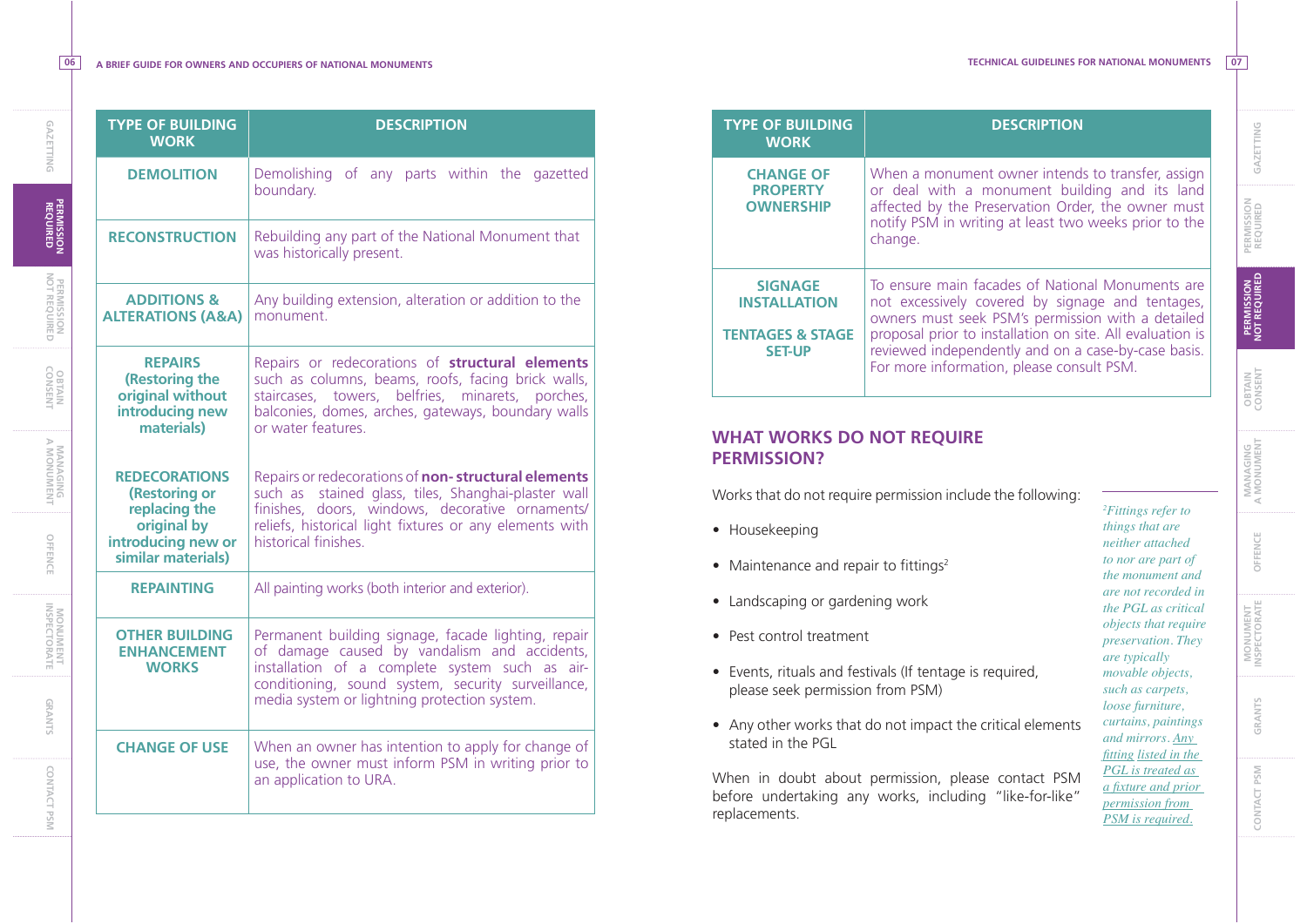#### **Sharing an example:**

**08**

Sultan Mosque, a National Monument since 1975 and the recipient of the URA Architectural Heritage Awards 2016, is an excellent example of careful restoration.

The mosque's restoration works have prolonged the lifespan of the monument, and affirmed that carefully and well-restored monuments can continue to be useful and relevant in modern times.

An excerpt from URA's write-up on the Sultan Mosque restoration:

The Sultan Mosque is the gleaming result of unwavering consistency in upkeep – an often overlooked aspect of heritage restoration work – by a dedicated team of community leaders.

This Indo-Saracenic architectural structure has been carefully rejuvenated, bestowing it with a stately eminence that is on par with prominent mosques around the world. From every angle, the repair and refurbishment works carried out on this stunning edifice demonstrate immense respect for its architectural roots that date back to the 1920s.

*The restoration of Sultan mosque was completed in 2015.*

*To read more, go to : www.ura.gov. sg/uol/media-room/ news/2016/oct/ pr16-62.*

#### **GETTING CONSENT FOR WORKS ON A NATIONAL MONUMENT**

**If there is an intention to carry out any building works, please write to PSM providing clear work proposals and working timeline.** 

Written consent from PSM must be obtained **before the commencement of actual work on site**. In other words, **application for permission cannot be given retrospectively**.

If you are in doubt, please contact PSM for guidance.

 $\bar{\bar{\nu}}$ **Step 1: Step 2: Step 3: Step 4: STEP 5: PSM PROVIDES OWNER TO OWNER WITH NOTIFY PSM VIA PSM RESPONDS PRELIMINARY RESPOND TO WITH OUTCOMEINTENTION EMAIL WITH THE ADVICE\*\*PSM'S ADVICEFOR WORKS IN INFO BELOW: A NATIONAL**  - Scope of works - Processing time: - Processing time: **MONUMENT** - Timeline 3 days 2-4 weeks for works without \*\* Preliminary advice explains: formal submission; 1. If formal submission is required; or2. If a specialised craftsman is required; and 3. If additional information below is required: 10-16 weeks if a. Drawing proposal; works require b. Method statement; formal submissionc. Material specification;

d. Photo documentation; and

e. Sample board / mock-up review.

**It is a requirement to seek PSM's consent for works to be carried out on all National Monuments.** Any such works proceeding without PSM's prior approval is considered a violation of the Preservation of Monuments Act. The above workflow must be accompanied by formal submissions to the relevant building authority such as URA or BCA, if required.

**PERMISSION**

**PERMISSION<br>REQUIRED** 

**OBTAIN CONSENT**

**OBTAIN**<br>CONSENT

**PERMISSION NOT REQUIRED**

PERMISSION<br>NOT REQUIRED

**MANAGING A MONUMENT**

MANAGING<br>A MONUMENT

**OFFENCE**

OFFENCE

**MONUMENT INSPECTORATE**

**MONUMENT**<br>INSPECTORATE

**GRANTS**

GRANTS

**CONTACT PSM**

CONTACT PSM

**REQUIRED GAZETTING**

GAZETTING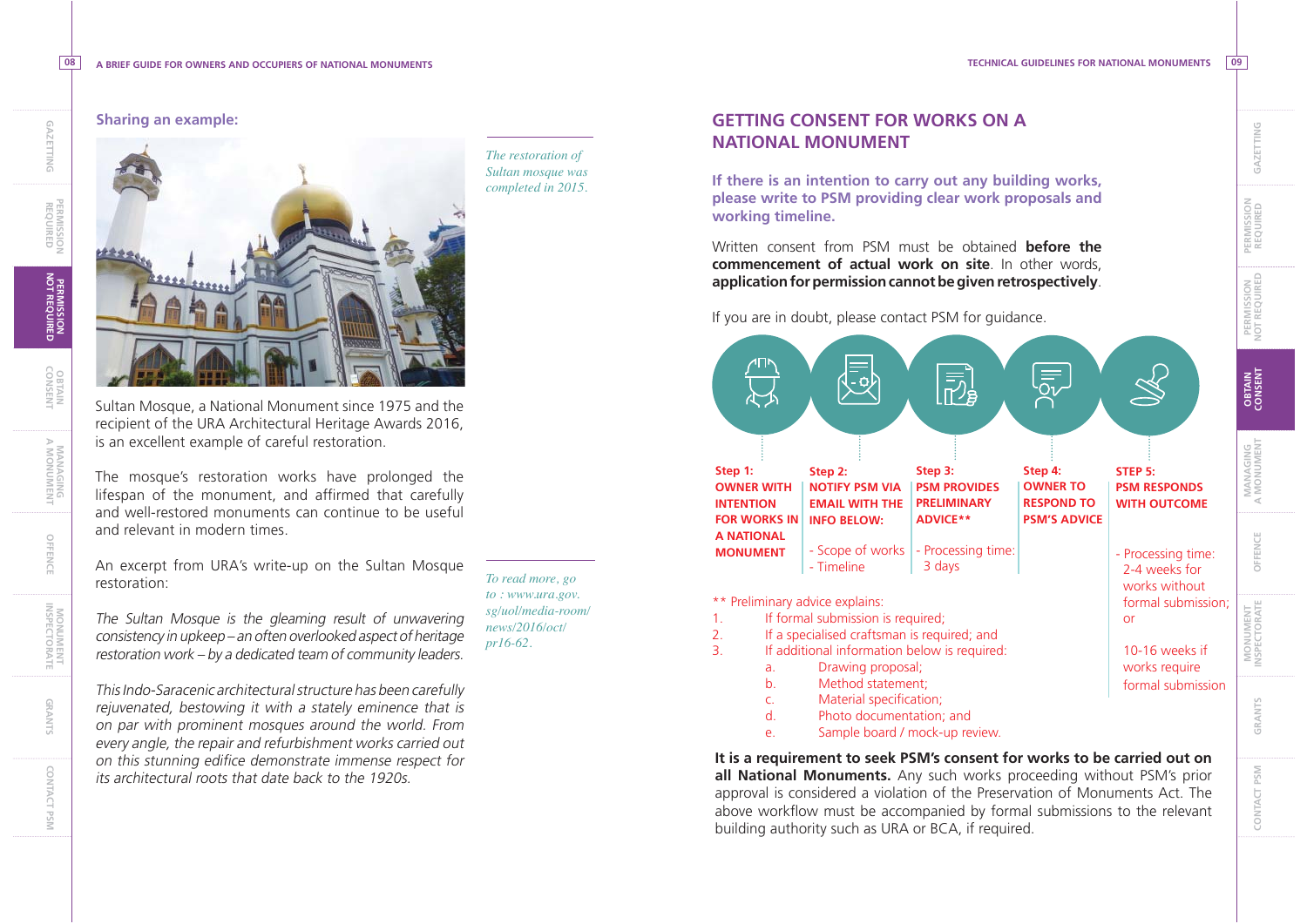*When PSM conducts periodic inspections on NationalMonuments, both the exteriors and the interiors of the monuments will be checked and photodocumented. From left: PSM monument* 

*inspectors conducting checks on the Armenian Church and the Goodwood Park* 

*Hotel.* 

 **PERMISSION PERMISSION**<br>REQUIRED

> **PERMISSION NOT REQUIRED**

PERMISSION<br>NOT REQUIRED

**OBTAIN CONSENT**

**MANAGING A MONUMENT**

**MANAGING<br>A MONUMENT** 

**OFFENCE**

**MONUMENT INSPECTORATE**

**MONUMENT**<br>INSPECTORATE

**GRANTS**

**CONTACT PSM**

CONTACT PSM

 $10$ 

#### **MAINTAINING A NATIONAL MONUMENT**

Under the Preservation of Monuments Act Section 13: Duty to maintain National Monument, an owner or occupier has a legal obligation to undertake proper maintenance of all the historic features of the monument. This is usually nothing more than what a house owner will do to maintain a property.

PSM encourages owners and occupiers to maintain their monuments in good condition by adopting sympathetic land use and good housekeeping practices. It is also prudent for owners and occupiers to have a periodic maintenance plan for their monuments. This helps to prevent large scale restoration.

**"PSM encourages owners and occupiers to maintain their monuments in good condition by adopting sympathetic land use and good housekeeping practices."**

#### **WHAT CONSTITUTES AN OFFENCE?**

**It is an offence to carry out unauthorised works on a National Monument and its site, and to cause – intentionally or through recklessness – damage to a National Monument.** Where damage or unauthorised works to a monument are suspected, such as when Section 15(1) of Preservation of Monuments Act is being contravened, PSM will investigate or may choose to refer it to the police for investigation.<sup>3</sup>

*3Please refer page 4 for description of Section 15(1) of the Preservation on Monuments Act.* 

**It is also an offence not to adhere to the conditions to carry out works on a National Monument.** 

#### **MONUMENT INSPECTORATE**

From time to time, PSM's monument inspectors – with notice of their visits given in advance – may visit a National Monument to check on its condition. The inspectors will be able to advise owners and occupiers on maintenance measures.



**GRANTS AVAILABLE**

The National Monument Fund (NMF) is a co-funding scheme that supports eligible National Monuments in their efforts to maintain and restore their buildings.4 Special attention is paid to structural repair and other critical works to ensure good preservation practice. The NMF comprises the following two grants:

*4To date (2016), 31 National Monuments have been eligible for fi nancial assistance.* 

a. NMF (R) - A grant set up in 2008 to assist with the cost of qualifying **restoration works**, and especially urgent repair works; and

b. NMF (M) - A grant set up in 2015 to assist with the cost of qualifying **maintenance works** essential to the upkeep of the monuments.

For more information, please visit our website at www.nhb. gov.sg/places/sites-and-monuments/useful-information-formonument-owners/national-monuments-fund

**OBTAIN CONSENT**

**OBTAIN**<br>CONSENT

**PERMISSION NOT REQUIRED**

PERMISSION<br>NOT REQUIRED

**PERMISSION**

PERMISSION<br>REQUIRED

**REQUIRED GAZETTING**

GAZETTING